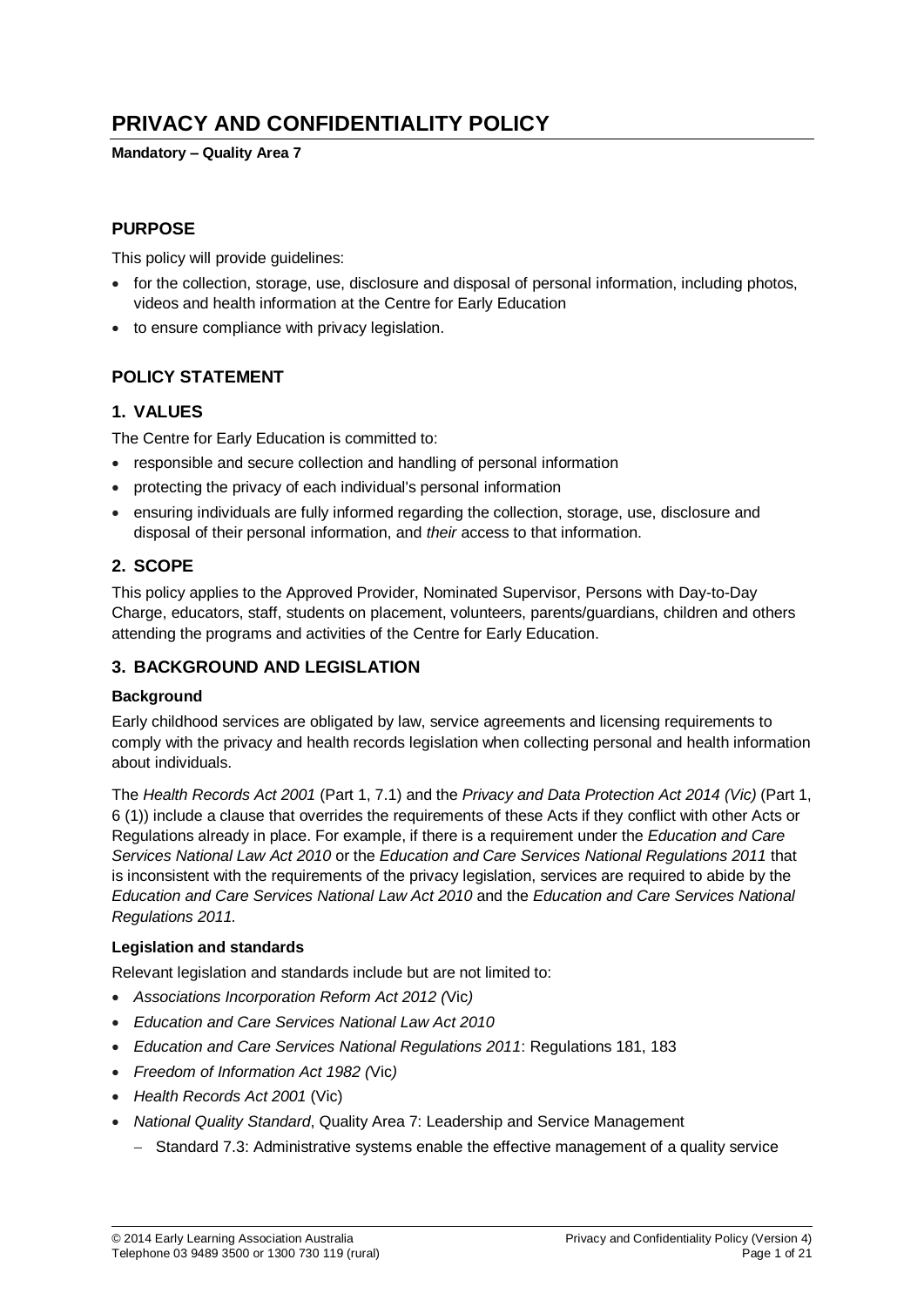- *Privacy and Data Protection Act 2014* (Vic)
- *Privacy Act 1988* (Cth)
- *Privacy Amendment (Enhancing Privacy Protection )Act 2012* (Cth)
- *Privacy Regulations 2013 (*Cth*)*
- *Public Records Act 1973* (Vic)

The most current amendments to listed legislation can be found at:

- Victorian Legislation Victorian Law Today: <http://www.legislation.vic.gov.au/>
- Commonwealth Legislation ComLaw:<http://www.comlaw.gov.au/>

## **4. DEFINITIONS**

The terms defined in this section relate specifically to this policy. For commonly used terms e.g. Approved Provider, Nominated Supervisor, Regulatory Authority etc. refer to the *General Definitions* section of this manual.

*Freedom of Information Act 1982***:** Legislation regarding access and correction of information requests.

**Health information:** Any information or an opinion about the physical, mental or psychological health or ability (at any time) of an individual.

*Health Records Act 2001***:** State legislation that regulates the management and privacy of health information handled by public and private sector bodies in Victoria.

**Identifier/Unique identifier:** A symbol or code (usually a number) assigned by an organisation to an individual to distinctively identify that individual while reducing privacy concerns by avoiding use of the person's name.

**Personal information:** Recorded information (including images) or opinion, whether true or not, about a living individual whose identity can reasonably be ascertained.

*Privacy and Data Protection Act 2014:* State legislation that provides for responsible collection and handling of personal information in the Victorian public sector, including some organisations, such as early childhood services contracted to provide services for government. It provides remedies for interferences with the information privacy of an individual and establishes the Commissioner for Privacy and Data Protection.

*Privacy Act 1988***:** Commonwealth legislation that operates alongside state or territory Acts and makes provision for the collection, holding, use, correction, disclosure or transfer of personal information. The Privacy Amendment (Enhancing Privacy Protection) Act 2012 (Cth) introduced from 12 March 2014 has made extensive amendments to the Privacy Act 1988. Organisations with a turnover of \$3 million per annum or more must comply with these regulations.

**Privacy breach**: An act or practice that interferes with the privacy of an individual by being contrary to, or inconsistent with, one or more of the information Privacy Principles (refer to Attachment 2: *Privacy principles in action*) or the new Australian Privacy Principles (Attachment 7) or any relevant code of practice.

*Public Records Act 1973* **(Vic):** Legislation regarding the management of public sector documents.

**Sensitive information:** Information or an opinion about an individual's racial or ethnic origin, political opinions, membership of a political association, religious beliefs or affiliations, philosophical beliefs, membership of a professional or trade association, membership of a trade union, sexual preference or practices, or criminal record. This is also considered to be personal information.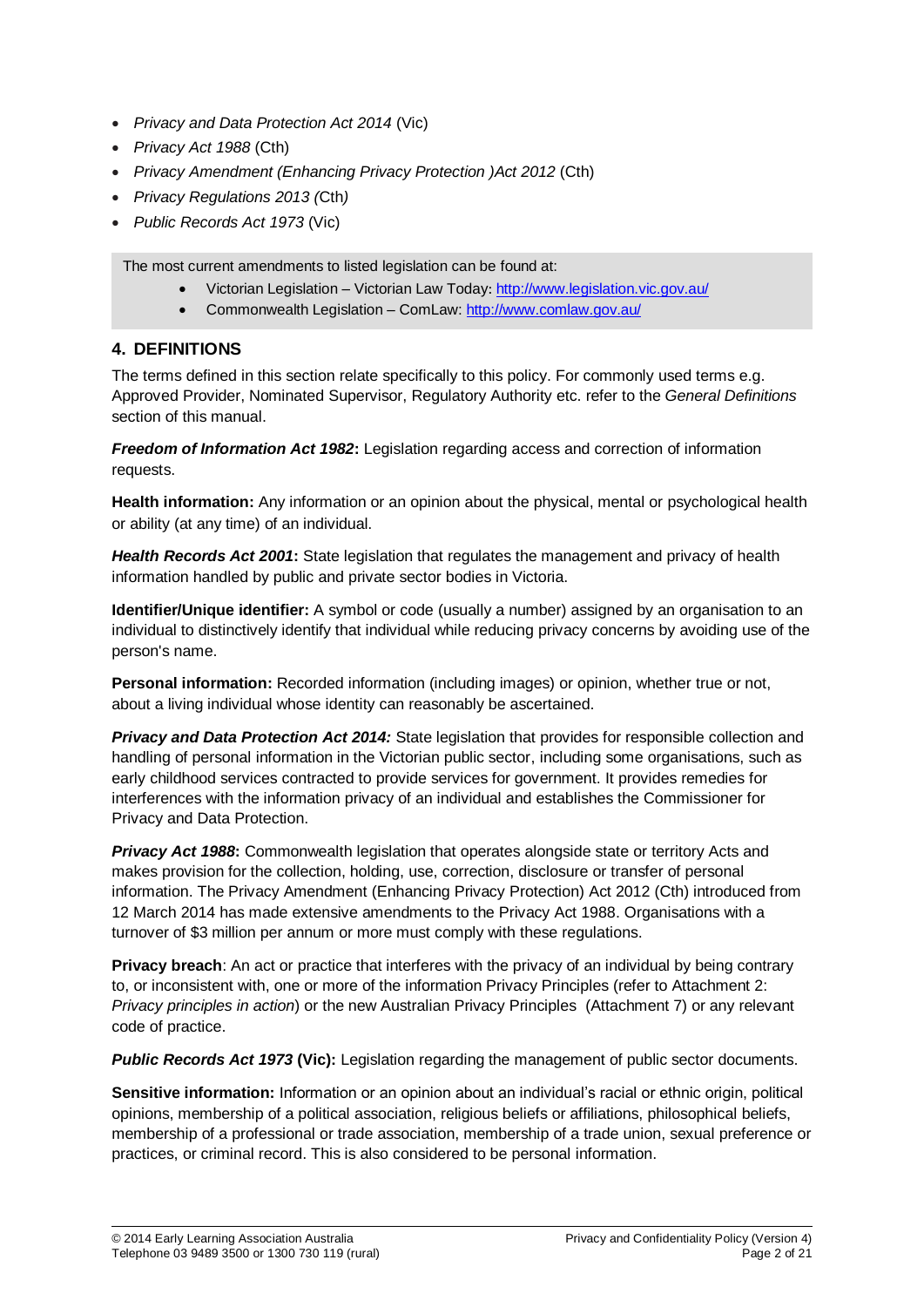## **5. SOURCES AND RELATED POLICIES**

#### **Sources**

- *Child Care Service Handbook 2012-2013*: Section 4.9 <http://docs.education.gov.au/documents/child-care-service-handbook>
- Guidelines to the Information Privacy Principles: <http://www.oaic.gov.au/privacy/privacy-act/information-privacy-principles>
- ELAA *Early Childhood Management Manual, Version 2 2013*
- Office of the Health Services Commissioner: [www.health.vic.gov.au/hsc/](http://www.health.vic.gov.au/hsc/)
- Privacy Compliance Manual:<http://www.nfplaw.org.au/privacy>
- *Privacy Guide: A guide to compliance with Victorian and Federal privacy laws*: http://www.nfplaw.org.au/sites/default/files/Privacy%20Guide.pdf
- Privacy Victoria[: www.privacy.vic.gov.au](http://www.privacy.vic.gov.au/)

## **Service policies**

- *Child Safe Environment Policy*
- *Code of Conduct Policy*
- *Complaints and Grievances Policy*
- *Delivery and Collection of Children Policy*
- *Enrolment and Orientation Policy*
- *Information Technology Policy*
- *Staffing Policy*
- *Inclusion and Equity Policy*

## **PROCEDURES**

#### **The Approved Provider is responsible for:**

- ensuring all records and documents are maintained and stored in accordance with Regulations 181 and 183 of the *Education and Care Services National Regulations 2011*
- ensuring the service complies with the requirements of the Privacy Principles as outlined in the *Health Records Act 2001*, the *Privacy and Data Protection Act 2014* (Vic) and, where applicable, the *Privacy Act 1988* (Cth) and the Privacy Amendment (Enhancing Privacy Protection) Act 2012 (Cth), by developing, reviewing and implementing processes and practices that identify:
	- what information the service collects about individuals, and the source of the information
	- why and how the service collects, uses and discloses the information
	- who will have access to the information
	- risks in relation to the collection, storage, use, disclosure or disposal of and access to personal and health information collected by the service
- ensuring parents/guardians know why the information is being collected and how it will be managed
- providing adequate and appropriate secure storage for personal information collected by the service, including electronic storage
- developing procedures that will protect personal information from unauthorised access
- ensuring the appropriate use of images of children, including being aware of cultural sensitivities and the need for some images to be treated with special care
- developing procedures to monitor compliance with the requirements of this policy
- ensuring all employees and volunteers are provided with a copy of this policy, including the *Privacy Statement* of the service (refer to Attachment 4)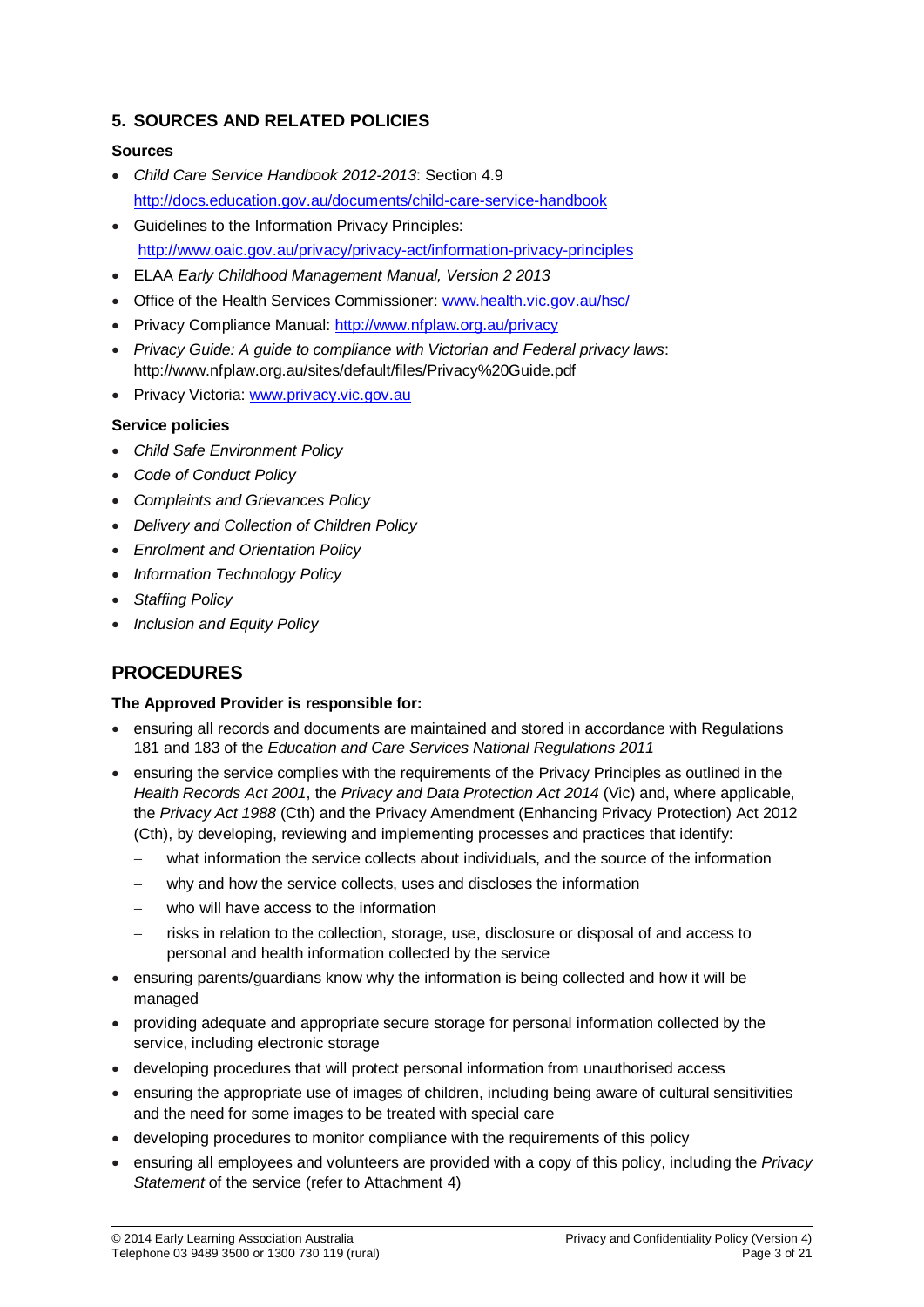- ensuring all parents/guardians are provided with the service's *Privacy Statement* (refer to Attachment 4) and all relevant forms
- informing parents/guardians that a copy of the complete policy is available on request
- ensuring a copy of this policy, including the *Privacy Statement*, is prominently displayed at the service and available on request
- establishing procedures to be implemented if parents/guardians request that their child's image is *not* to be taken, published or recorded, or when a child requests that their photo *not* be taken.

#### **The Nominated Supervisor is responsible for:**

- assisting the Approved Provider to implement this policy
- reading and acknowledging they have read the *Privacy and Confidentiality Policy* (refer to Attachment 3)
- providing notice to children and parents/guardians when photos/video recordings are going to be taken at the service
- ensuring educators and all staff are provided a copy of this policy and that they complete the *Letter of acknowledgement and understanding* (Attachment 3)
- obtaining informed and voluntary consent of the parents/guardians of children who will be photographed or videoed.

#### **Persons with Day-to-Day Charge and other educators are responsible for:**

- reading and acknowledging they have read the *Privacy and Confidentiality Policy* (refer to Attachment 3)
- recording information on children, which must be kept secure and may be requested and viewed by the child's parents/guardians and representatives of the Department of Education and Training during an inspection visit
- ensuring they are aware of their responsibilities in relation to the collection, storage, use, disclosure and disposal of personal and health information
- implementing the requirements for the handling of personal and health information, as set out in this policy
- respecting parents' choices about their child being photographed or videoed, and children's choices about being photographed or videoed.

#### **Parents/guardians are responsible for:**

- providing accurate information when requested
- maintaining the privacy of any personal or health information provided to them about other individuals, such as contact details
- completing all permission forms and returning them to the service in a timely manner
- being sensitive and respectful to other parent/guardians who do not want their child to be photographed or videoed
- being sensitive and respectful of the privacy of other children and families in photographs/videos when using and disposing of these photographs/videos.

#### **Volunteers and students, while at the service, are responsible for following this policy and its procedures.**

## **EVALUATION**

In order to assess whether the values and purposes of the policy have been achieved, the Approved Provider of the Centre for Early Education will:

- regularly seek feedback from everyone affected by the policy regarding its effectiveness
- monitor the implementation, compliance, complaints and incidents in relation to this policy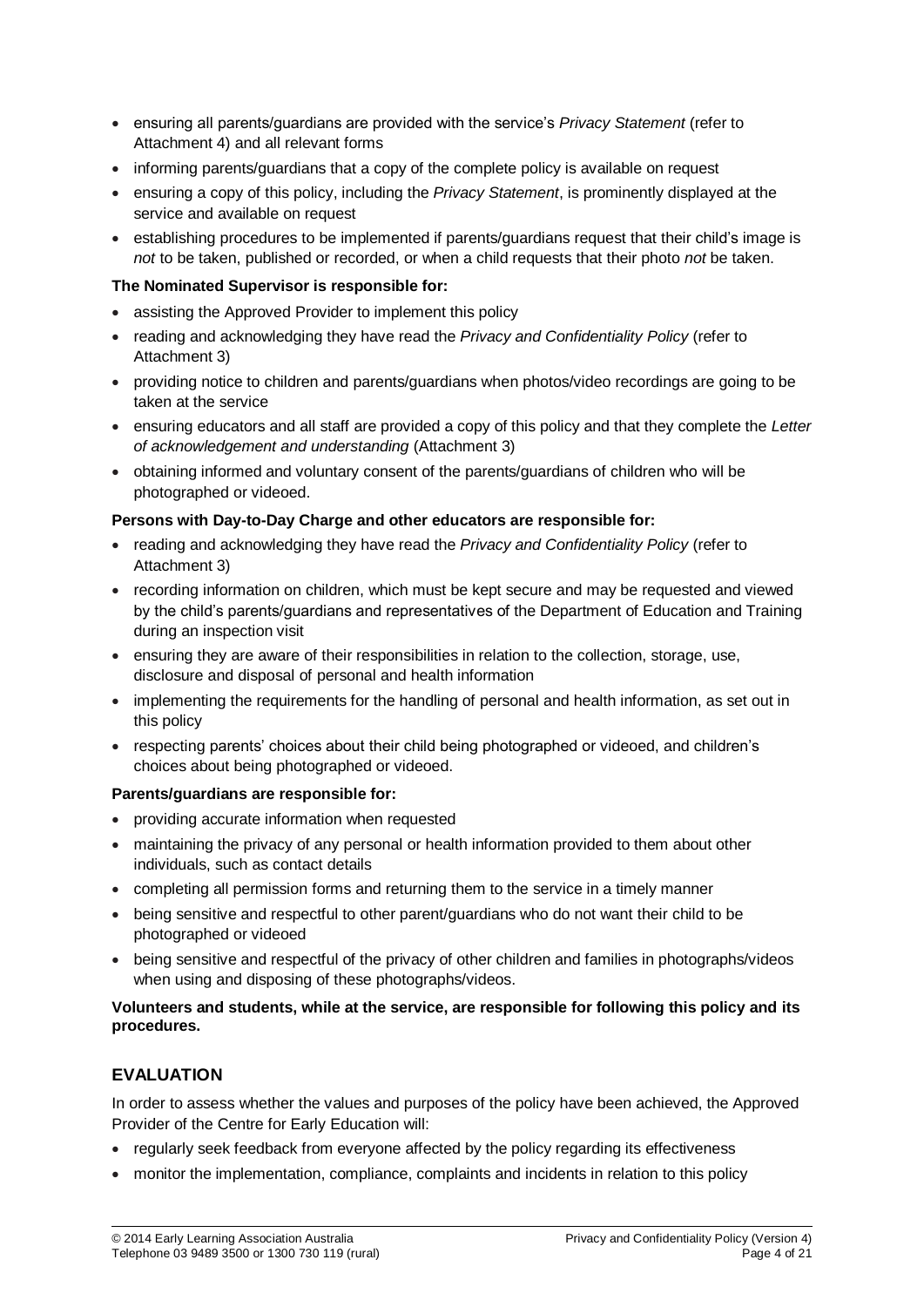- keep the policy up to date with current legislation, research, policy and best practice
- revise the policy and procedures as part of the service's policy review cycle, or as required
- notify parents/guardians at least 14 days before making any changes to this policy or its procedures.

## **ATTACHMENTS**

- Attachment 1: Additional background information
- Attachment 2: Privacy Principles in action
- Attachment 3: *Letter of acknowledgment and understanding*
- Attachment 4: *Privacy Statement*
- Attachment 5: Permission form for photographs and videos
- Attachment 6: Special permission notice for publications/media
- Attachment 7: Australian Privacy Principles

## **AUTHORISATION**

This policy was adopted by the Approved Provider of the Centre for Early Education on 18.07.2016

## **REVIEW DATE:** 18.07.2019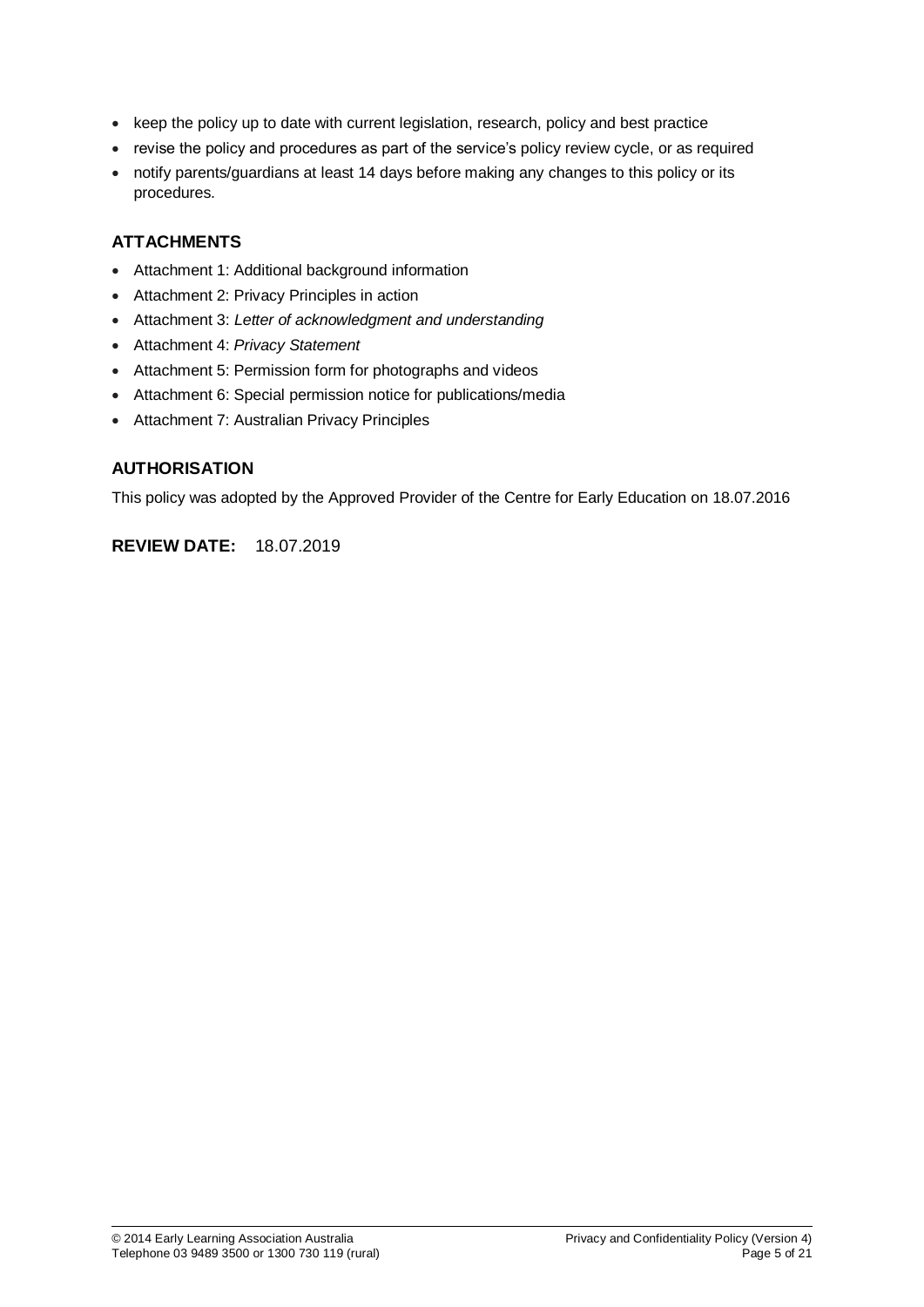## **ATTACHMENT 1 Additional background information**

Early childhood services must ensure that their processes for the collection, storage, use, disclosure and disposal of personal and health information meet the requirements of the appropriate privacy legislation and the *Health Records Act 2001.*

The following are examples of practices impacted by the privacy legislation:

- *Enrolment records:* Regulations 160, 161 and 162 of the *Education and Care Services National Regulations 2011* detail the information that must be kept on a child's enrolment record, including personal details about the child and the child's family, parenting orders and medical conditions. This information is regarded as sensitive information (refer to *Definitions*) and must be stored securely and disposed of appropriately.
- *Attendance records:* Regulation 158 of the *Education and Care Services National Regulations 2011* requires details of the date, child's full name, times of arrival and departure, and signature of the person delivering and collecting the child or the Nominated Supervisor/educator, to be recorded in an attendance record kept at the service.
- *Medication records and incident, injury, trauma and illness records:* Regulations 87 and 92 of the *Education and Care Services National Regulations 2011* require the Approved Provider of a service to maintain incident, injury, trauma and illness records, and medication records which contain personal and medical information about the child.
- *Handling and storage of information:* Limited space can often be an issue in early childhood service environments, and both authorised employees and the Approved Provider need access to secure storage for personal and health information. Documents might be required to be stored off the service premises. Wherever confidential information is stored, it is important that it is not accessible to unauthorised staff or other persons. When confidential information is required to be taken off-site (e.g. on excursions, a list of children with medical conditions and contact numbers will be required), consideration must be given to how this is transported and stored securely.
- *Computerised records:* It is important that computerised records containing personal or health information are stored securely, and can only be accessed by authorised personnel with a password. Services need to incorporate risk management measures to ensure that passwords are recorded and stored in a secure place at the service, and to limit access to the information only to other authorised persons (refer to the *Information Technology Policy*).
- *Forms:* Enrolment forms and any other forms used to collect personal or health information should have the service's *Privacy Statement* (refer to Attachment 4) attached.
- *Collecting information for which there is no immediate use:* A service should only collect the information it needs and for which it has a specific purpose. Services should not collect information that has no immediate use, even though it may be useful in the future.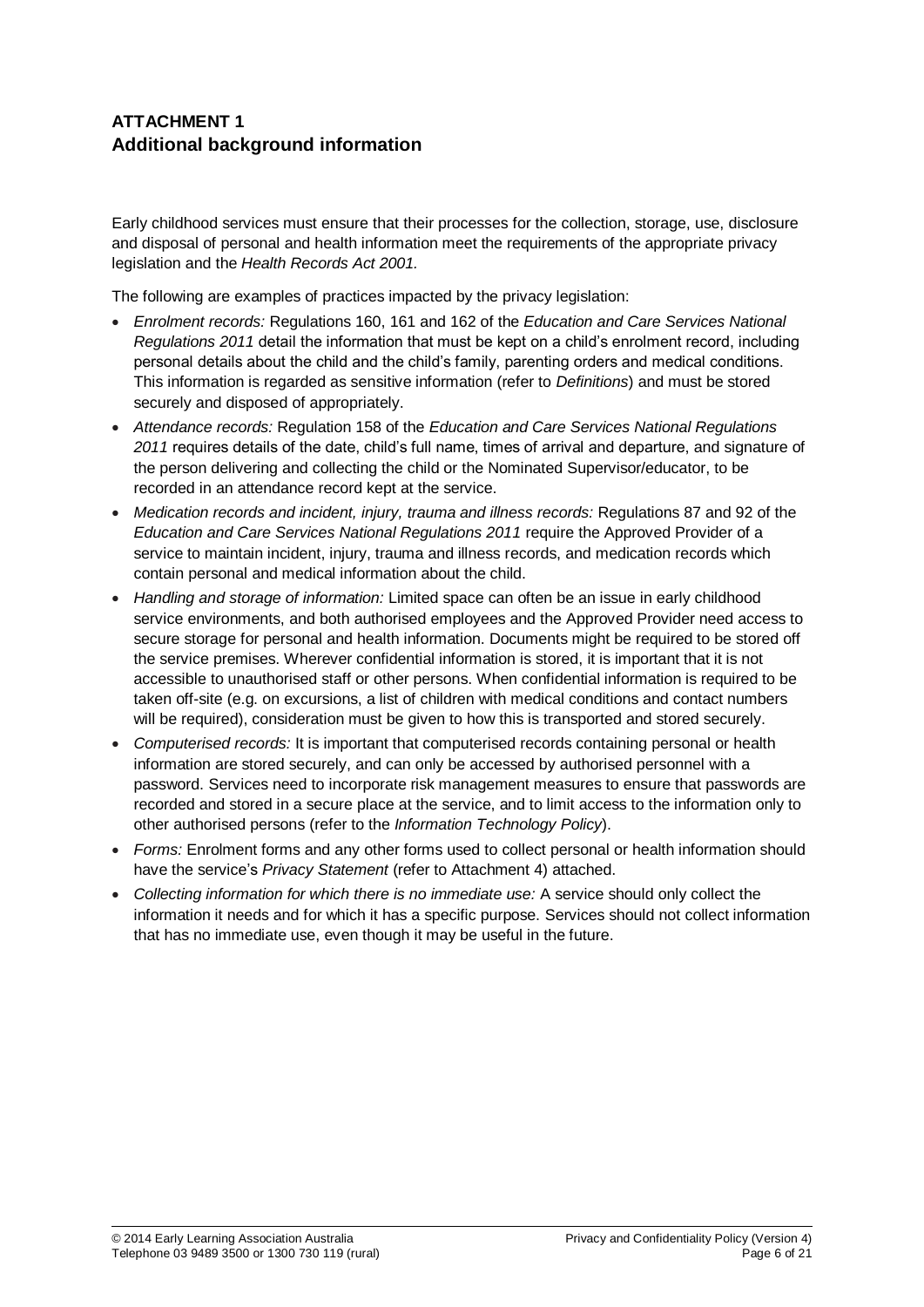## **ATTACHMENT 2 Privacy Principles<sup>1</sup> in action**

## **1. Collection processes (Privacy Principle 1)**

## **1.1 Type of personal and health information to be collected**

The service will only collect the information needed, and for which there is a purpose that is legitimate and related to the service's functions, activities and/or obligations.

The type of information collected and held includes (but is not limited to) personal information, including health information, regarding:

- children and parents/guardians prior to and during the child's attendance at a service (this information is collected in order to provide and/or administer services to children and parents/guardians)
- job applicants, employees, members, volunteers and contractors (this information is collected in order to manage the relationship and fulfil the service's legal obligations)
- contact details of other parties that the service deals with.

The service will collect information on the following identifiers (refer to *Definitions*):

- information required to access the *Kindergarten Fee Subsidy* for eligible families (refer to *Fees Policy*)
- tax file number for all employees, to assist with the deduction and forwarding of tax to the Australian Tax Office – failure to provide this would result in maximum tax being deducted
- *For childcare services only:* Customer Reference Number *(CRN) for children attending childcare services to enable the family to access the Commonwealth Government's* Child Care Benefit *(CCB) – failure to provide this would result in parents/guardians not obtaining the benefit.*

## **1.2 Collection of personal and health information**

Personal information about individuals, either in relation to themselves or their children enrolled at the service, will generally be collected via forms filled out by parents/guardians. Other information may be collected from job applications, face-to-face interviews and telephone calls. Individuals from whom personal information is collected will be provided with a copy of the service's *Privacy Statement* (Attachment 4).

When the service receives personal information from a source other than directly from the individual or the parents/guardians of the child concerned, the person receiving the information will notify the individual or the parents/guardians of the child to whom the information relates of receipt of this information. The service will advise that individual of their right to request access to this information.

Access will be granted in accordance with the relevant legislation. Please note that the legislation allows the service to deny access in accordance with the limited reasons for denial that are contained in the legislation (refer to Privacy Principle 6.1).

## **1.3 Anonymity (Privacy Principle 8)**

Wherever it is lawful and practicable, individuals will have the option of not identifying themselves when entering into transactions with the Centre for Early Education.

<sup>-</sup><sup>1</sup> *Privacy and Data Protection Act 2014 (Vic)*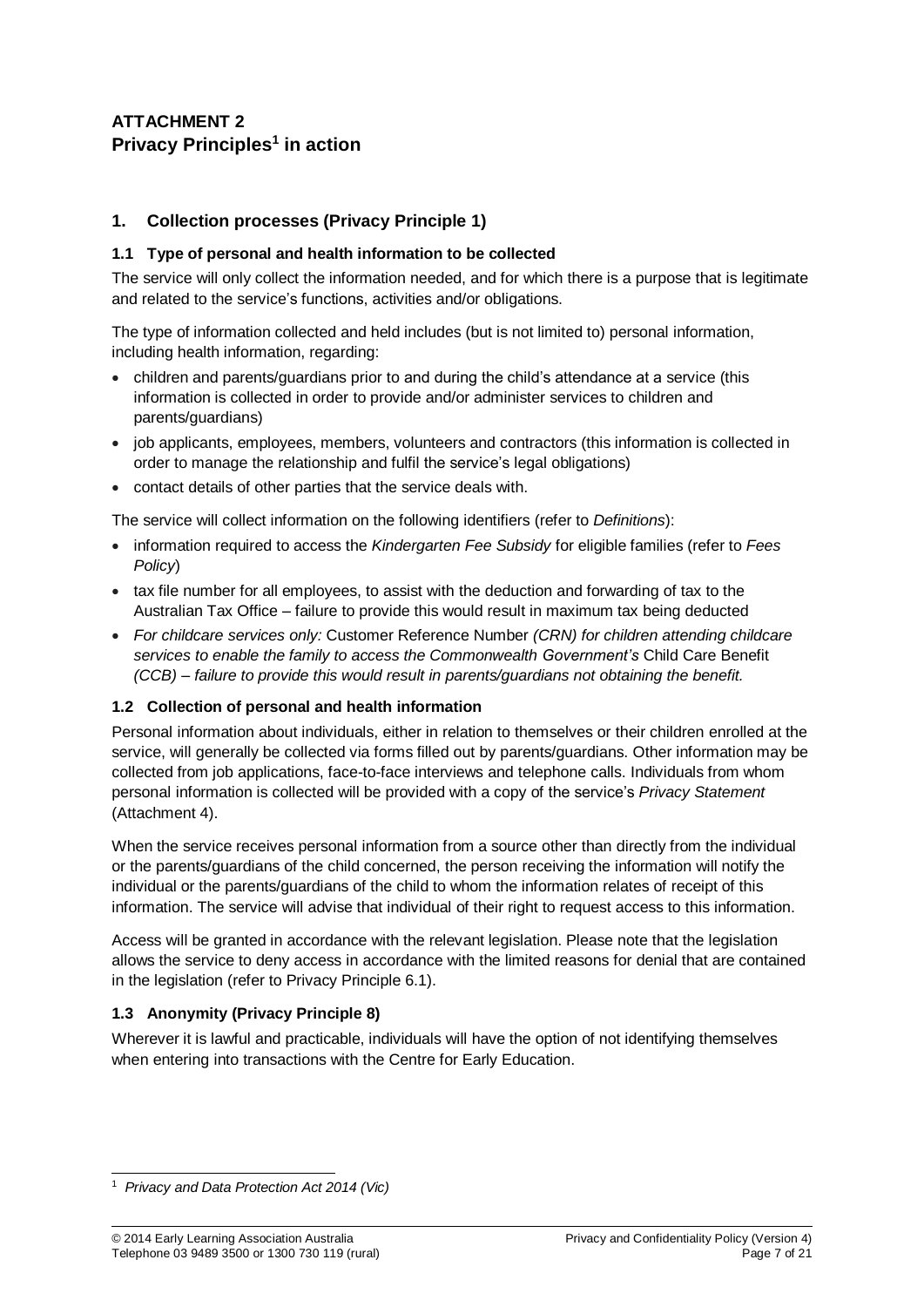## **2. Use and disclosure of personal information (Privacy Principle 2)**

## **2.1 Use of information**

The service will use personal information collected for the primary purpose of collection (refer to the table below). The service may also use this information for any secondary purposes directly related to the primary purpose of collection, to which the individual has consented, or could reasonably be expected to consent. The following table identifies the personal information that will be collected by the service, the primary purpose for its collection and some examples of how this information will be used.

| <b>Personal and health</b><br>information collected<br>in relation to:                                                                                | Primary purpose of collection:                                                                                                                                                                                                       | <b>Examples of how the service will</b><br>use personal and health, (including<br>sensitive) information include:                                                                                                                                                                                                                                                                                                                                                                                                                                                                                                                                              |
|-------------------------------------------------------------------------------------------------------------------------------------------------------|--------------------------------------------------------------------------------------------------------------------------------------------------------------------------------------------------------------------------------------|----------------------------------------------------------------------------------------------------------------------------------------------------------------------------------------------------------------------------------------------------------------------------------------------------------------------------------------------------------------------------------------------------------------------------------------------------------------------------------------------------------------------------------------------------------------------------------------------------------------------------------------------------------------|
| Children and<br>parents/guardians                                                                                                                     | To enable the service to<br>$\bullet$<br>provide for the education and<br>care of the child attending<br>the service<br>To promote the service (refer<br>to Attachments 5 and 6 for<br>permission forms -<br>photographs and videos) | Day-to-day administration and<br>$\bullet$<br>delivery of service<br>Provision of a place for their child in<br>$\bullet$<br>the service<br>Duty rosters<br>$\bullet$<br>Looking after children's educational,<br>$\bullet$<br>care and safety needs<br>For correspondence with<br>$\bullet$<br>parents/guardians relating to their<br>child's attendance<br>To satisfy the service's legal<br>$\bullet$<br>obligations and to allow it to<br>discharge its duty of care<br>Visual displays in the service<br>$\bullet$<br><b>Newsletters</b><br>$\bullet$<br>Promoting the service through<br>$\bullet$<br>external media, including the<br>service's website |
| The Approved<br>Provider if an<br>individual, or members<br>of the Committee of<br>Management/Board if<br>the Approved Provider<br>is an organisation | For the management of the<br>service                                                                                                                                                                                                 | For communication with, and<br>$\bullet$<br>between, the Approved Provider,<br>other Committee/Board members,<br>employees and members of the<br>association<br>To satisfy the service's legal<br>$\bullet$<br>obligations                                                                                                                                                                                                                                                                                                                                                                                                                                     |
| Job applicants,<br>employees,<br>contractors, volunteers<br>and students                                                                              | To assess and (if necessary)<br>to engage the applicant,<br>employees, contractor,<br>volunteers or students, as<br>the case may be<br>To administer the<br>$\bullet$<br>employment, contract or<br>placement                        | Administering the individual's<br>$\bullet$<br>employment, contract or placement,<br>as the case may be<br>Ensuring the health and safety of<br>$\bullet$<br>the individual<br>Insurance<br>$\bullet$<br>Promoting the service through<br>$\bullet$<br>external media, including the<br>service's website                                                                                                                                                                                                                                                                                                                                                      |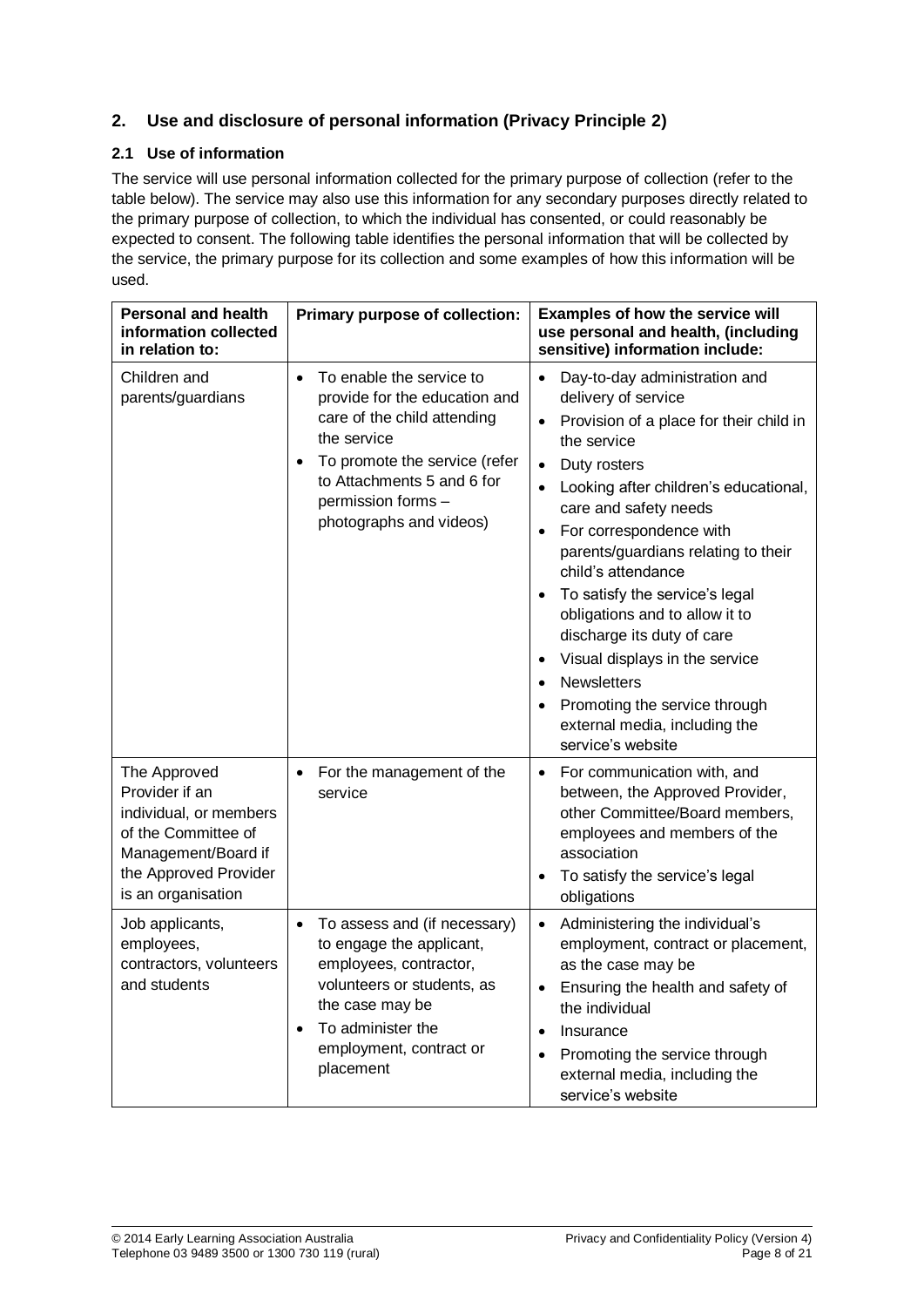## **2.2 Disclosure of personal information, including health information**

The service may disclose some personal information held about an individual to:

- government departments or agencies, as part of its legal and funding obligations
- local government authorities, in relation to enrolment details for planning purposes
- organisations providing services related to staff entitlements and employment
- insurance providers, in relation to specific claims or for obtaining cover
- law enforcement agencies
- health organisations and/or families in circumstances where the person requires urgent medical assistance and is incapable of giving permission
- anyone to whom the individual authorises the service to disclose information.

## **2.3 Disclosure of sensitive information (Privacy Principle 10)**

Sensitive information (refer to *Definitions*) will be used and disclosed only for the purpose for which it was collected or a directly related secondary purpose, unless the individual agrees otherwise, or where the use or disclosure of this sensitive information is allowed by law.

## **3. Storage and security of personal information (Privacy Principle 4)**

In order to protect the personal information from misuse, loss, unauthorised access, modification or disclosure, the Approved Provider and staff will ensure that, in relation to personal information:

- access will be limited to authorised staff, the Approved Provider or other individuals who require this information in order to fulfil their responsibilities and duties
- information will not be left in areas that allow unauthorised access to that information
- all materials will be physically stored in a secure cabinet or area
- computerised records containing personal or health information will be stored safely and secured with a password for access
- there is security in transmission of the information via email, fax or telephone, as detailed below:
	- $\circ$  emails will only be sent to a person authorised to receive the information
	- $\circ$  faxes will only be sent to a secure fax, which does not allow unauthorised access
	- $\circ$  telephone limited and necessary personal information will be provided over the telephone to persons authorised to receive that information
- transfer of information interstate and overseas will only occur with the permission of the person concerned or their parents/guardians.

## **4. Data quality (Privacy Principle 3)**

The service will endeavour to ensure that the personal information it holds is accurate, complete, up to date and relevant to its functions and/or activities.

## **5. Disposal of information**

Personal information will not be stored any longer than necessary.

In disposing of personal information, those with authorised access to the information will ensure that it is either shredded or destroyed in such a way that the information is no longer accessible.

## **6. Access to personal information (Privacy Principle 6)**

#### **6.1 Access to information and updating personal information**

Individuals have the right to ask for access to personal information the service holds about them without providing a reason for requesting access.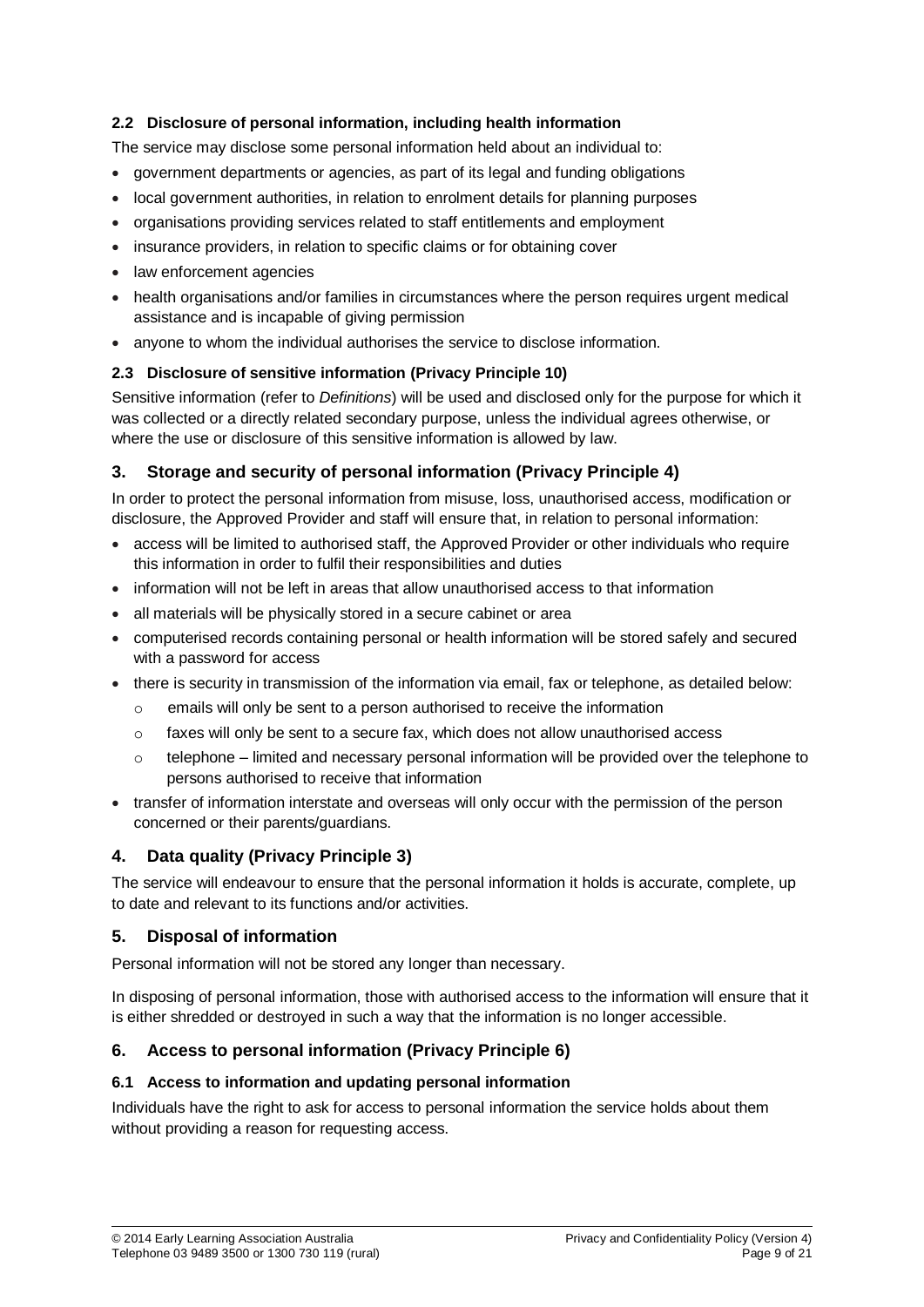#### **Under the privacy legislation, an individual has the right to:**

- **request** access to personal information that the service holds about them
- access this information
- make corrections if they consider the data is not accurate, complete or up to date.

There are some exceptions set out in the *Privacy and Data Protection Act 2014*, where access may be denied in part or in total. Examples of some exemptions are where:

- the request is frivolous or vexatious
- providing access would have an unreasonable impact on the privacy of other individuals
- providing access would pose a serious threat to the life or health of any person
- the service is involved in the detection, investigation or remedying of serious improper conduct and providing access would prejudice that.

#### **6.2 Process for considering access requests**

A person may seek access, to view or update their personal or health information:

- if it relates to their child, by contacting the Nominated Supervisor
- for all other requests, by contacting the Approved Provider/secretary.

Personal information may be accessed in the following way:

- view and inspect the information
- take notes
- obtain a copy.

Individuals requiring access to, or updating of, personal information should nominate the type of access required and specify, if possible, what information is required. The Approved Provider will endeavour to respond to this request within 45 days of receiving the request.

The Approved Provider and employees will provide access in line with the privacy legislation. If the requested information cannot be provided, the reasons for denying access will be given in writing to the person requesting the information.

In accordance with the legislation, the service reserves the right to charge for information provided in order to cover the costs involved in providing that information.

The privacy legislation also provides an individual about whom information is held by the service, the right to request the correction of information that is held. The service will respond to the request within 45 days of receiving the request for correction. If the individual is able to establish to the service's satisfaction that the information held is incorrect, the service will endeavour to correct the information.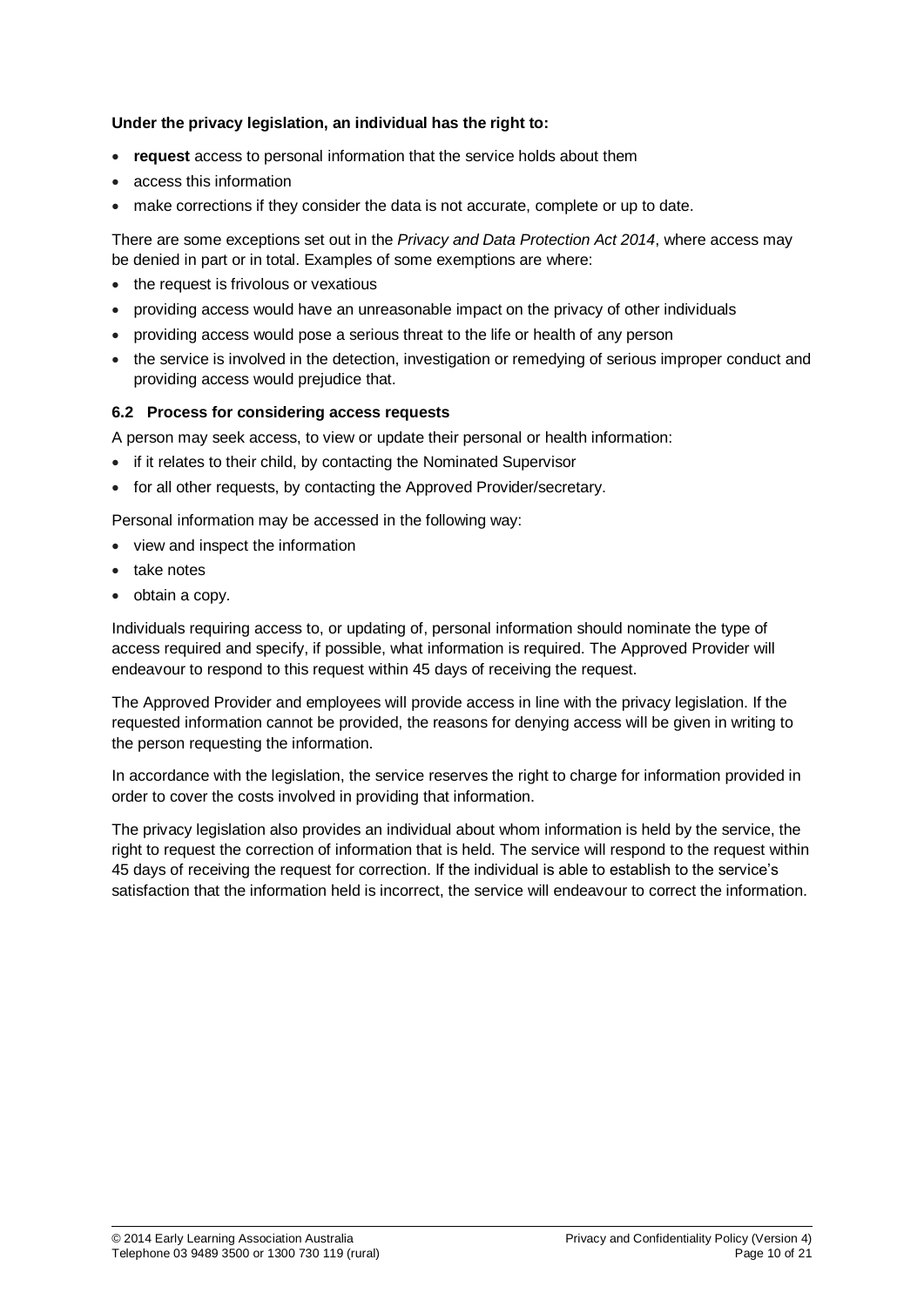## **ATTACHMENT 3 AND EXECUTE 2 CONSUMING THE EXECUTIVE CONSUMING THE EXECUTIVE CONSUMING THE EXECUTIVE CONSUMING THE EXECUTIVE CONSUMING THE EXECUTIVE CONSUMING THE EXECUTIVE CONSUMING THE EXECUTIVE CONSUMING THE EXECUTIV Letter of acknowledgement and understanding**

Dear [Insert Name],

Re*: Privacy and Confidentiality Policy*

Please find attached the Centre for Early Education *Privacy and Confidentiality Policy*, which outlines how the service will meet the requirements of the *Victorian Health Records Act 2001* and the *Privacy and Data Protection Act 2014* (Vic) (or where applicable, the *Privacy Act 1988*) in relation to both personal and health information.

Employees have an important role in assisting the service to comply with the requirements of the privacy legislation by ensuring they understand and implement the Centre for Early Education *Privacy and Confidentiality Policy*. Therefore, all employees are required to read this policy and complete the attached acknowledgement form*.* 

\_\_\_\_\_\_\_\_\_\_\_\_\_\_\_\_\_\_\_\_\_\_\_\_\_\_\_\_\_\_\_\_\_\_\_\_\_\_\_\_\_\_\_\_\_\_\_\_\_\_\_\_\_\_\_\_\_\_\_\_\_\_\_\_\_\_\_\_\_\_\_\_\_\_\_\_\_\_\_\_\_

Please return the completed form by [Date].

Yours sincerely,

#### **[insert staff member name]**

**[insert staff member role]**

(on behalf of the Approved Provider)

Please note: this form will be kept with your individual staff record.

The Centre for Early Education

Acknowledgement of reading the *Privacy and Confidentiality Policy*

I, \_\_\_\_\_\_\_\_\_\_\_\_\_\_\_\_\_\_\_\_\_\_\_\_\_\_\_\_\_\_\_\_\_\_\_\_\_\_\_\_\_\_\_\_\_\_\_\_\_\_, have received and read the

service's *Privacy and Confidentiality Policy*.

Signature:

Date: \_\_\_\_\_\_\_\_\_\_\_\_\_\_\_\_\_\_\_\_\_\_\_\_\_\_\_\_\_\_\_\_\_\_\_\_\_\_\_\_\_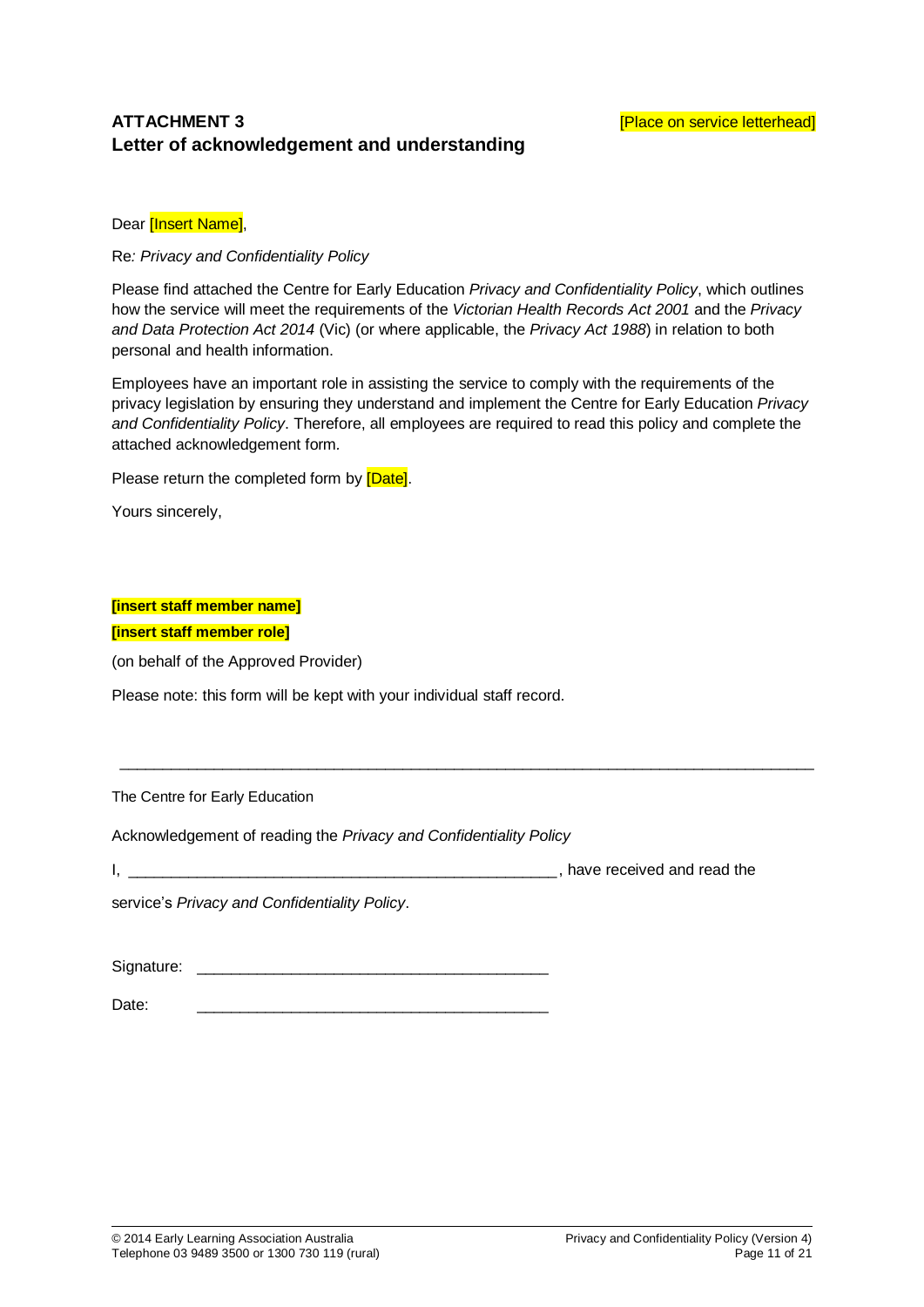We believe your privacy is important.

The Centre for Early Education has developed a *Privacy and Confidentiality Policy* that illustrates how we collect, use, disclose, manage and transfer personal information, including health information. This policy is available on request.

To ensure ongoing funding and licensing, our service is required to comply with the requirements of privacy legislation in relation to the collection and use of personal information. If we need to collect health information, our procedures are subject to the *Health Records Act 2001*.

#### **Purpose for which information is collected**

The reasons for which we generally collect personal information are given in the table below.

| <b>Personal information and health</b><br>information collected in relation to:                                                              | Primary purpose for which information will be used:                                                                                                                                           |
|----------------------------------------------------------------------------------------------------------------------------------------------|-----------------------------------------------------------------------------------------------------------------------------------------------------------------------------------------------|
| Children and parents/guardians                                                                                                               | • To enable us to provide for the education and care of<br>the child attending the service<br>To manage and administer the service as required                                                |
| The Approved Provider if an individual, or<br>members of the Committee of<br>Management/Board if the Approved<br>Provider is an organisation | For the management of the service<br>$\bullet$<br>To comply with relevant legislation requirements<br>$\bullet$                                                                               |
| Job applicants, employees, contractors,<br>volunteers and students                                                                           | • To assess and (if necessary) to engage employees,<br>contractors, volunteers or students<br>To administer the individual's employment, contracts<br>or placement of students and volunteers |

*Please note that under relevant privacy legislation, other uses and disclosures of personal information may be permitted, as set out in that legislation.*

#### **Disclosure of personal information, including health information**

Some personal information, including health information, held about an individual may be disclosed to:

- government departments or agencies, as part of our legal and funding obligations
- local government authorities, for planning purposes
- organisations providing services related to employee entitlements and employment
- insurance providers, in relation to specific claims or for obtaining cover
- law enforcement agencies
- health organisations and/or families in circumstances where the person requires urgent medical assistance and is incapable of giving permission
- anyone to whom the individual authorises us to disclose information.

#### **Laws that require us to collect specific information**

The *Education and Care Services National Law Act 2010* and the *Education and Care Services National Regulations 2011*, *Associations Incorporation Reform Act 2012 (Vic)* and employmentrelated laws and agreements require us to collect specific information about individuals from time-totime. Failure to provide the required information could affect:

a child's enrolment at the service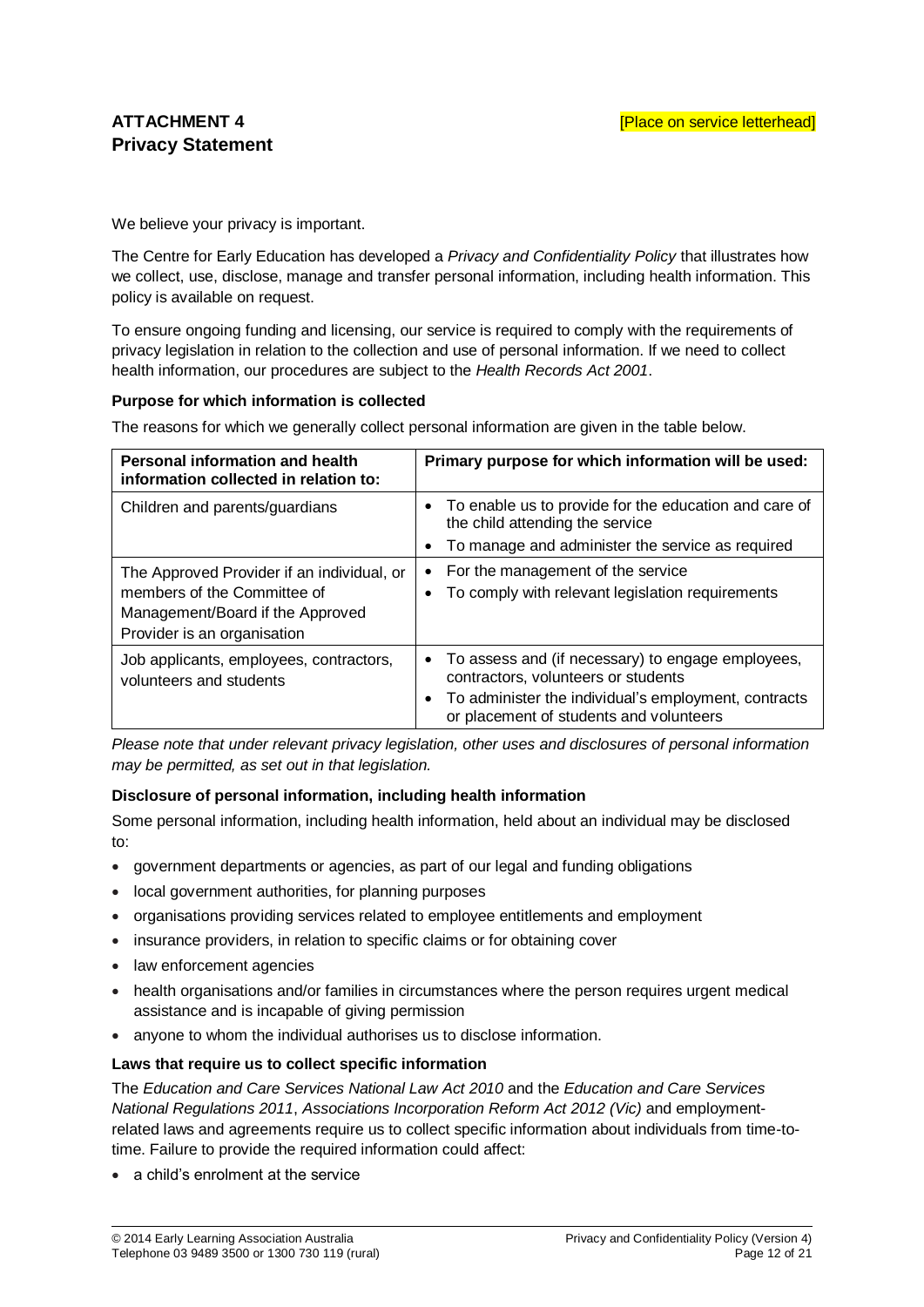- a person's employment with the service
- the ability to function as an incorporated association.

#### **Access to information**

Individuals about whom we hold personal or health information are able to gain access to this information in accordance with applicable legislation. The procedure for doing this is set out in our *Privacy and Confidentiality Policy*, which is available on request.

For information on the *Privacy and Confidentiality Policy*, please refer to the copy available at the service or contact the Approved Provider/Nominated Supervisor.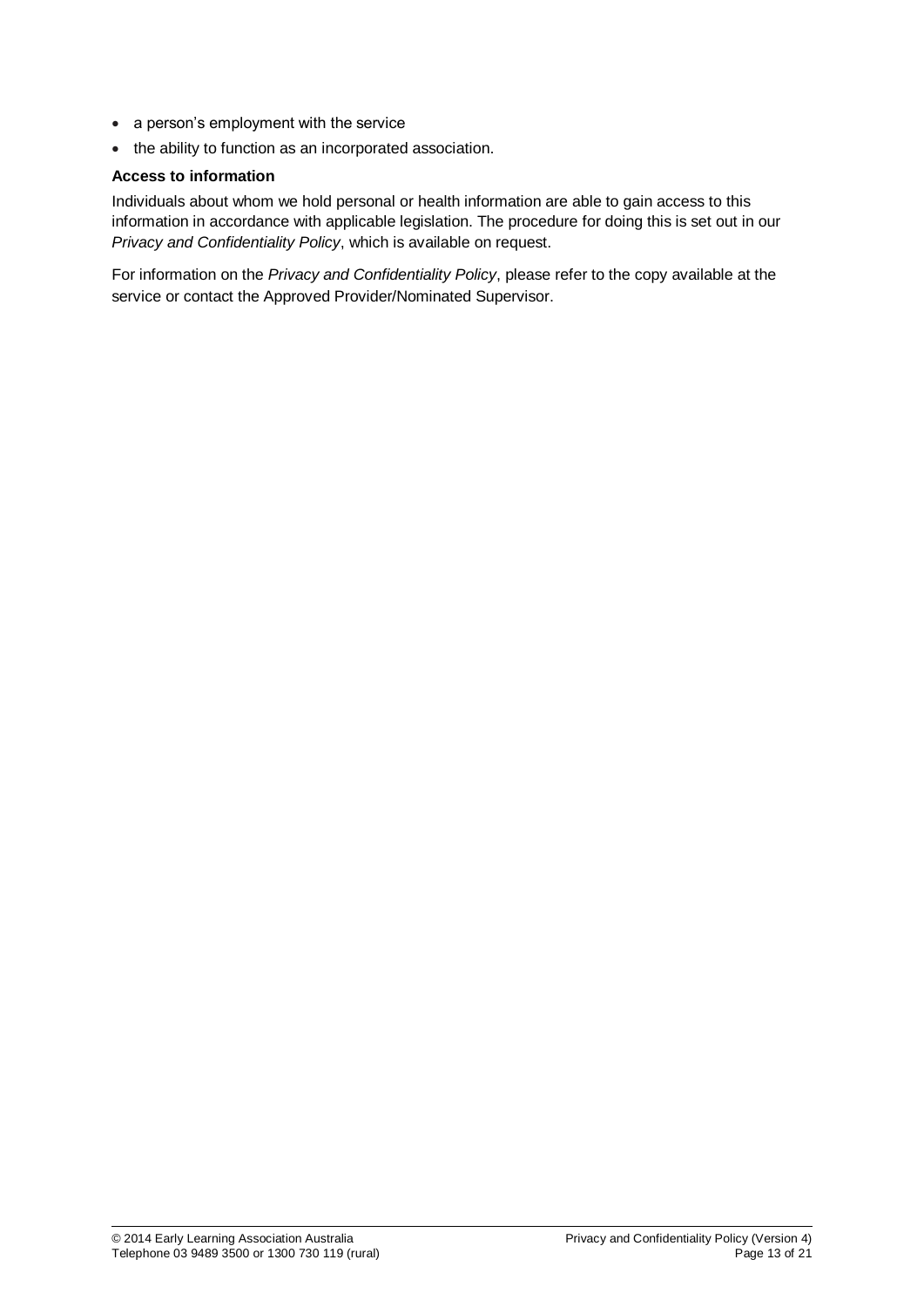## **ATTACHMENT 5 AND EXAMPLE 20 ATTACHMENT 5 EXAMPLE 20 ATTACHMENT 5 Permission form for photographs and videos**

## **Background information**

Photographs and videos are now classified as 'personal information' under the *Privacy and Data Protection Act 2014*.

The purpose of this permission form is to:

- comply with the privacy legislation in relation to all photographs/videos taken at the service, whether by the Approved Provider, Nominated Supervisor, Certified Supervisor, educators, staff, parents/guardians, volunteers or students on placement
- enable photographs/videos of children to be taken as part of the program delivered by the service, whether group photos, videos or photos at special events and excursions etc.
- notify parents/guardians as to who will be permitted to take photographs/videos, where these will be taken and how they will be used.

#### **Photographs/videos taken by staff**

Staff at the service may take photographs/videos of children as part of the program. These may be displayed at the service, on the Centre for Early Education website or placed in the service's publications or promotional material to promote the service, or for any other purpose aligned to the service's business operations. Some staff may use learning journals in which photographs are included.

When the photographs/videos are no longer being used, the service will destroy them if they are no longer required, or otherwise store them securely at the service. It is important to note that while the service can nominate the use and disposal of photographs they organise, the service has no control over those photographs taken by parents/guardians of children attending the service program or activity.

#### **Group photographs/videos taken by parents/guardians**

Parents/guardians may take group photographs/videos of their own child/children at special service events such as birthdays, excursions and other activities. Parents must ensure that where the photographs/videos include other children at the service they are sensitive to and respectful of the privacy of those children and families in using and disposing of the photographs/videos.

#### **Photographs taken by a photographer engaged by the service**

A photographer may be engaged by the service to take individual and/or group photographs of children. Information will be provided in written form to parents/guardians prior to the event, and will include the date and the photographer's details.

#### **Photographs/videos for use in newspapers, the Centre for Early Education website and other external publications**

The permission of parents/guardians of children will, on every occasion, be obtained prior to a child's photograph being taken to appear in any newspaper/media or external publication, including the service's newsletter, publications and website.

#### **Photographs/videos taken by students on placement**

Students at the service may take photographs/videos of children as part of their placement requirements.

#### **Access to photographs/videos**

Access to any photographs or videos, like other personal information, is set out in the service's *Privacy and Confidentiality Policy*, which is displayed at the service and available on request.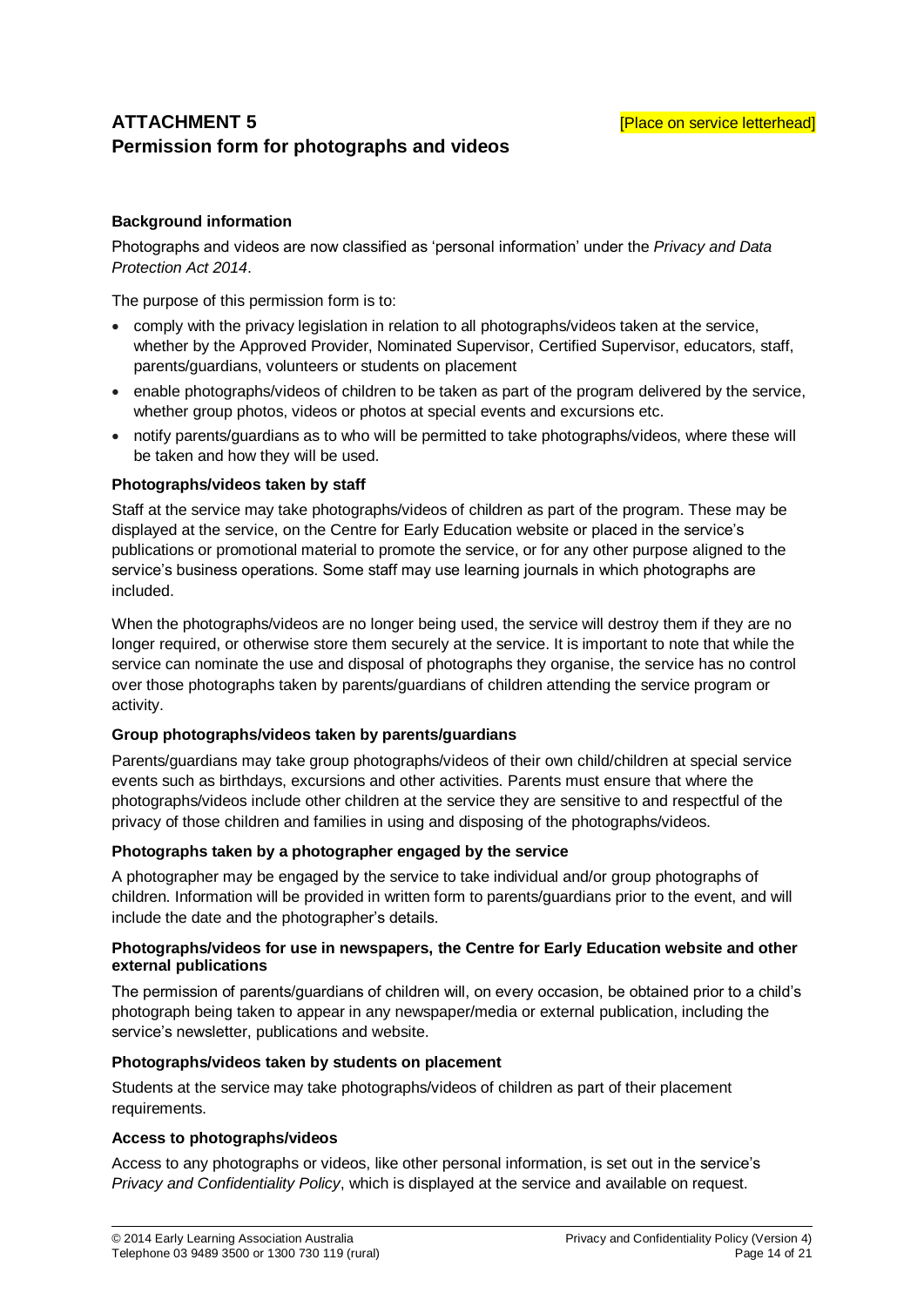## **Confirmation of consent**

I consent/do not consent to the arrangements for the use of photographs and/or videos, as stated in this permission form.

| Parent's/guardian's name    | Child's name |  |
|-----------------------------|--------------|--|
| Signature (parent/guardian) | Date         |  |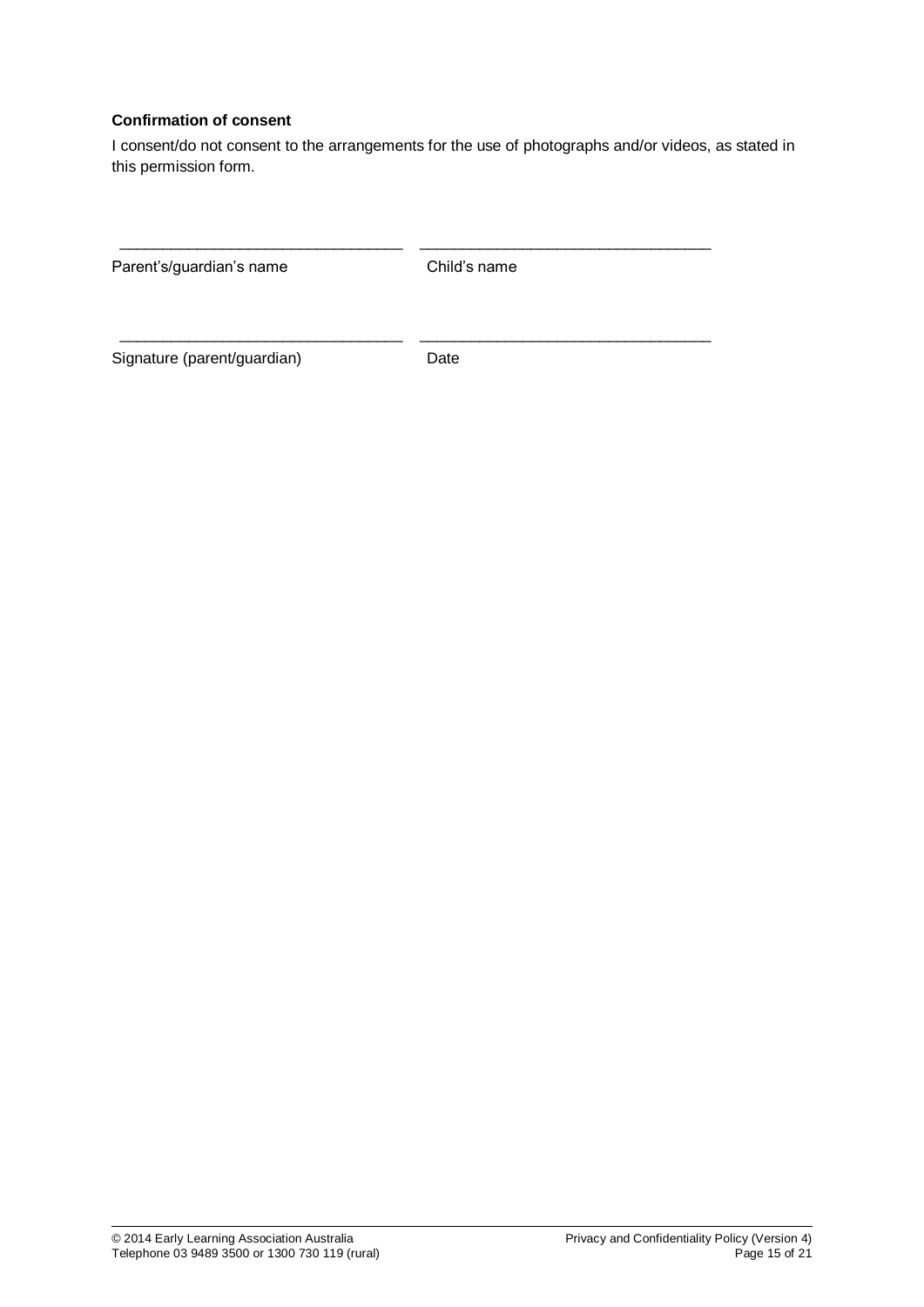## **ATTACHMENT 6 ATTACHMENT 6** *ATTACHMENT* **6 Special permission notice for publications/media**

Use of photographs, digital recordings, film or video footage of children in media, newspapers and publications, including any service publication or media outlet

[Date]

Dear [insert name of parent/quardian],

The purpose of this letter is to obtain permission for your child to be photographed or filmed by [insert name of the organisation/individual taking the photograph or filming the child] and for your child's photograph, digital recording, film or video footage to appear in *[insert name of the newspaper,* publication (including the service's publication) or media outlet where it will be displayed].

I, \_\_\_\_\_\_\_\_\_\_\_\_\_\_\_\_\_\_\_\_\_\_\_\_\_\_\_\_\_\_\_\_\_\_\_\_\_\_\_\_\_\_\_ , consent/do not consent to my child

\_\_\_\_\_\_\_\_\_\_\_\_\_\_\_\_\_\_\_\_\_\_\_\_\_\_\_\_\_\_\_\_\_\_\_\_\_ (name of child)

being photographed or filmed by [insert name of the organisation/individual taking the photograph or filming the child] and for my child's photograph, digital recording, film or video footage to appear in the following publication and/or media outlet: [insert name of the newspaper, publication] (including the service's publication) or media outlet where it will be displayed].

\_\_\_\_\_\_\_\_\_\_\_\_\_\_\_\_\_\_\_\_\_\_\_\_\_\_\_\_\_\_\_\_\_\_\_\_\_ \_\_\_\_\_\_\_\_\_\_\_\_\_\_\_\_\_\_\_\_\_\_\_\_\_\_\_\_

Signature (parent/guardian) example the Date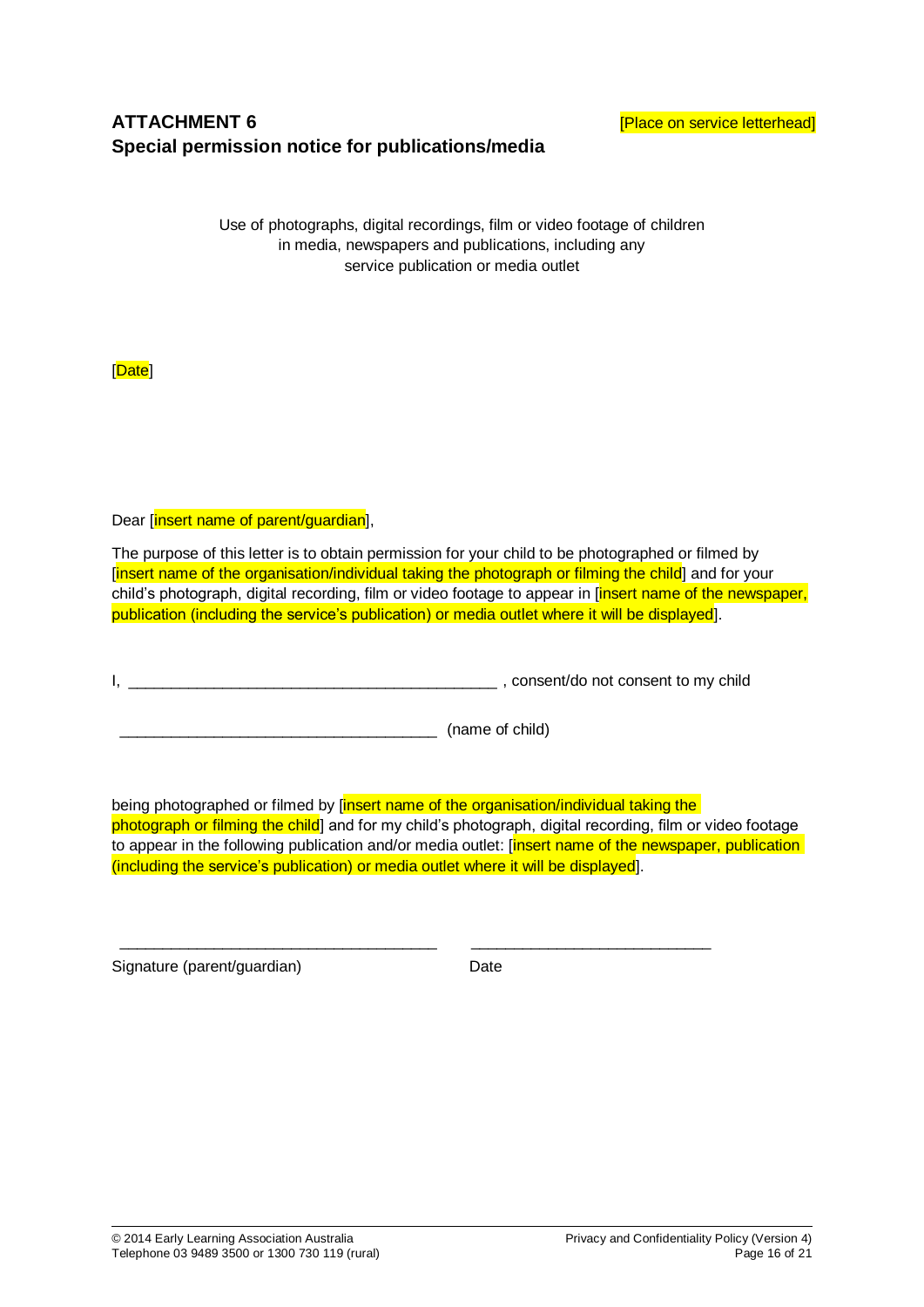## **ATTACHMENT 7 Australian Privacy Principles**

The commonwealth government made extensive amendments to the Privacy Act 1988 (Cth) with effect from 12 March 2014. Under these changes, organisations with an annual turnover greater than \$ 3 million are required to comply with 13 new Australian Privacy Principles (APPs), which replace the current National Privacy Principles (NPPs). (*ELAA advises services to seek specific advice from a legal professional about whether their organisation needs to comply with the Australian Privacy Principles)*

From 12 March 2014, the APPs will apply to all existing and future collections of personal information. This means, that all existing arrangements for collecting, and handling personal information in services to which the old NPPs applied must be reviewed by services to ensure they comply with the new APPs.

#### **Collection processes**

## **Type of personal and health information to be collected**

The service will only collect the information needed, and for which there is a legitimate purpose related to the service's functions and/or legislative, regulatory or funding obligations.

The type of information collected and held by the service includes (but is not limited to) personal information, including health information, regarding:

- children and parents/guardians prior to and during the child's attendance at the service (this information is collected in order to provide and/or administer services to children and parents/guardians)
- job applicants, employees, members, volunteers and contractors (this information is collected in order to manage the relationship and fulfil the service's legal obligations)
- contact details of other parties that the service deals with

The service will collect information on the following identifiers (refer to *Definitions*):

- information required to access the *Kindergarten Fee Subsidy* for eligible families (refer to *Fees Policy*)
- tax file number for all employees, to assist with the deduction and forwarding of tax to the Australian Tax Office – failure to provide this would result in maximum tax being deducted
- for childcare services only: Customer Reference Number (CRN) for children attending childcare services to enable the family to access the Commonwealth Government's Child Care Benefit (CCB) – failure to provide this would result in parents/guardians not obtaining the benefit.

The service will not use these government related identifiers as its own identifier of the individual unless it is required or authorised by law or a court order.

## **Method of collecting personal and health information**

Personal and health information about individuals, either in relation to themselves or their children enrolled at the service, will generally be collected directly via forms filled out by parents/guardians. Other information may be collected from job applications, face-to-face interviews and telephone calls. Individuals from whom personal information is collected will be provided with a copy of the service's *Privacy Statement* (Attachment 4).

When the service receives personal information about an individual in relation to themselves or children enrolled at the service from a source other than directly from the individual or the parents/guardians of the child concerned, the person receiving the information will notify the individual, or the parents/guardians of the child to whom the information relates, of receipt of this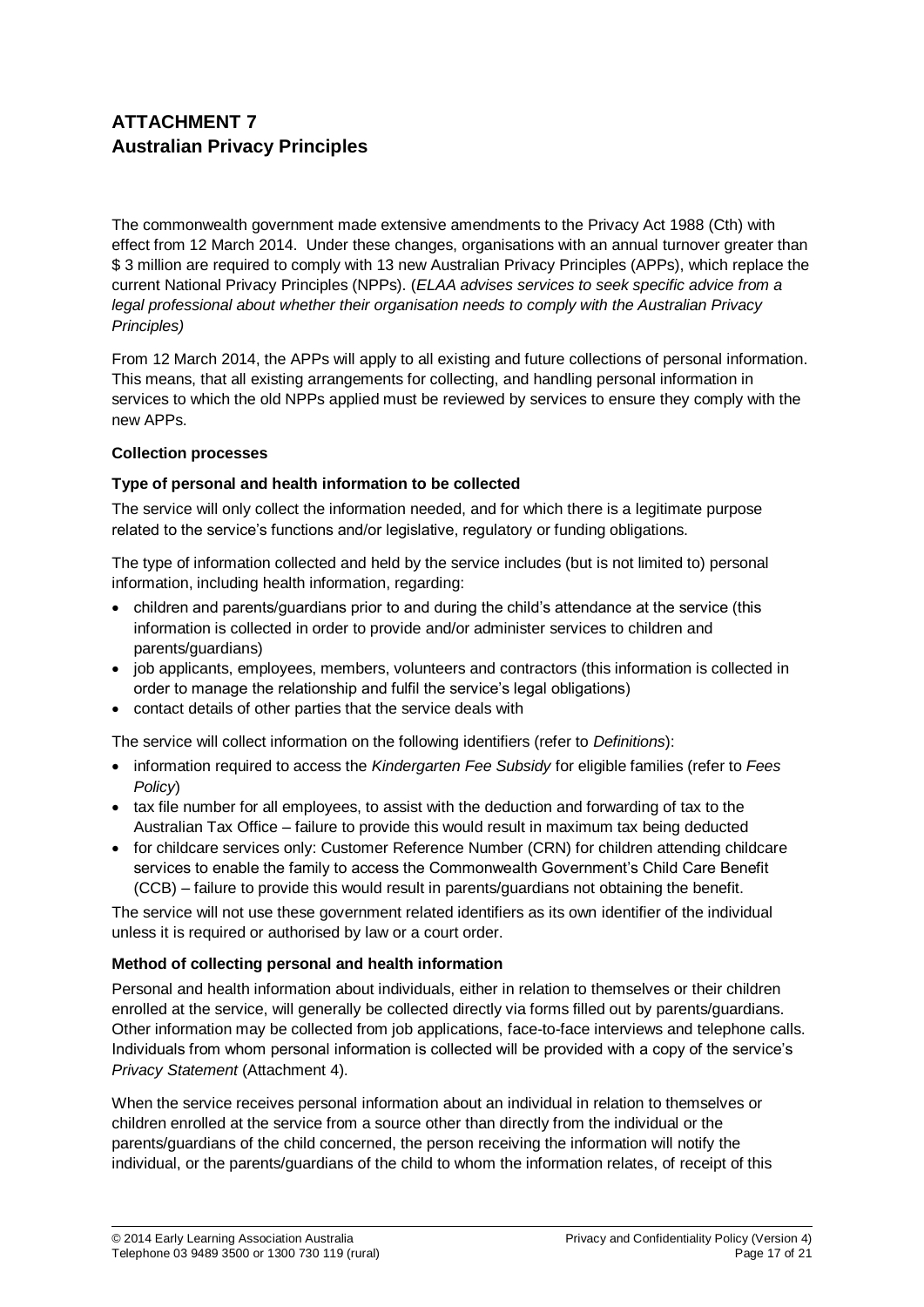information. The service will advise that individual of their right to request access to this information. Access will be granted in accordance with the relevant legislation.

When the service receives unsolicited personal information about an individual, it will destroy the information if it is of the view that it could not have collected the information about the individual under the APP if it had solicited the information.

#### **Anonymity**

Wherever it is lawful and practicable, individuals will have the option of not identifying themselves or using a pseudonym when entering into transactions with the Centre for Early Education.

#### **Use and disclosure of personal information**

#### **Use of information**

The service will use personal information collected for the primary purpose of collection (refer to the table below). The service may also use this information for any secondary purposes directly related to the primary purpose of collection, to which the individual has consented, or could reasonably be expected to consent.

The following table identifies the personal information that will be collected by the service, the primary purpose for its collection and some examples of how this information will be used.

| <b>Personal and health</b><br>information collected<br>in relation to:                                                                                | Primary purpose of collection:                                                                                                                                                                                                                         | Examples of how the service will<br>use personal and health, (including<br>sensitive) information include:                                                                                                                                                                                                                                                                                                                                                                                                                                                                                                 |
|-------------------------------------------------------------------------------------------------------------------------------------------------------|--------------------------------------------------------------------------------------------------------------------------------------------------------------------------------------------------------------------------------------------------------|------------------------------------------------------------------------------------------------------------------------------------------------------------------------------------------------------------------------------------------------------------------------------------------------------------------------------------------------------------------------------------------------------------------------------------------------------------------------------------------------------------------------------------------------------------------------------------------------------------|
| Children and<br>parents/guardians                                                                                                                     | To enable the service to<br>provide for the education<br>and care of the child<br>attending the service<br>To promote the service (refer<br>٠<br>to Attachments 5 and 6 for<br>permission forms -<br>photographs and videos and<br>publications/media) | Day-to-day administration and<br>delivery of service<br>Provision of a place for their child in<br>$\bullet$<br>the service<br>Duty rosters<br>$\bullet$<br>Looking after children's<br>educational, care and safety needs<br>For correspondence with<br>$\bullet$<br>parents/guardians relating to their<br>child's attendance<br>To satisfy the service's legal<br>obligations and to allow it to<br>discharge its duty of care<br>Visual displays in the service<br><b>Newsletters</b><br>$\bullet$<br>Promoting the service through<br>$\bullet$<br>external media, including the<br>service's website |
| The Approved<br>Provider if an<br>individual, or members<br>of the Committee of<br>Management/Board if<br>the Approved Provider<br>is an organisation | For the management of the<br>service                                                                                                                                                                                                                   | For communication with, and<br>between, the Approved Provider,<br>other Committee/Board members,<br>employees and members of the<br>association<br>To satisfy the service's legal<br>obligations                                                                                                                                                                                                                                                                                                                                                                                                           |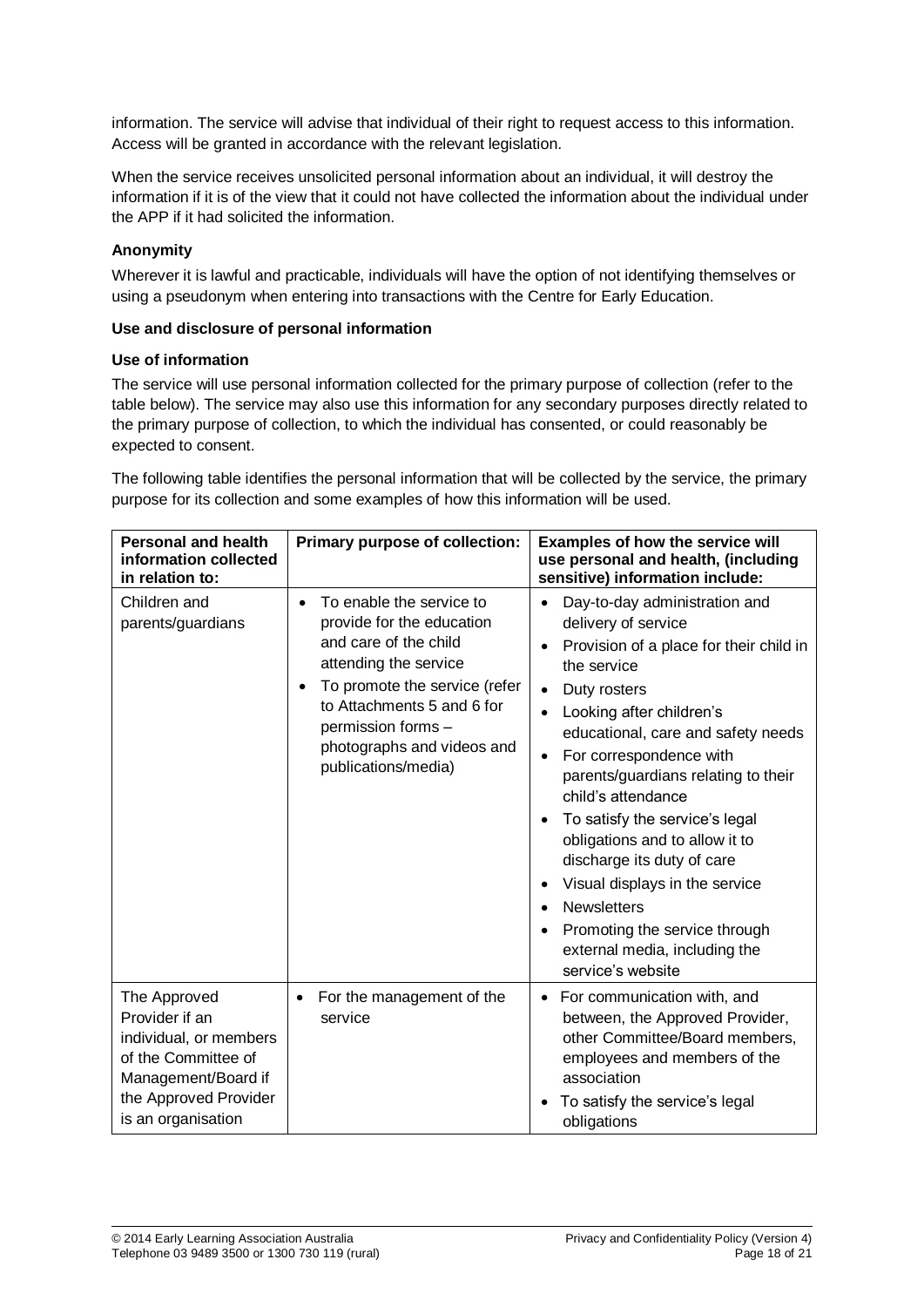| Personal and health<br>information collected<br>in relation to:          | Primary purpose of collection:                                                                                                                                                                               | <b>Examples of how the service will</b><br>use personal and health, (including<br>sensitive) information include:                                                                                                                                       |
|--------------------------------------------------------------------------|--------------------------------------------------------------------------------------------------------------------------------------------------------------------------------------------------------------|---------------------------------------------------------------------------------------------------------------------------------------------------------------------------------------------------------------------------------------------------------|
| Job applicants,<br>employees,<br>contractors, volunteers<br>and students | • To assess and (if necessary)<br>to engage the applicant,<br>employees, contractor,<br>volunteers or students, as<br>the case may be<br>$\bullet$ To administer the<br>employment, contract or<br>placement | • Administering the individual's<br>employment, contract or<br>placement, as the case may be<br>Ensuring the health and safety of<br>the individual<br>Insurance<br>Promoting the service through<br>external media, including the<br>service's website |

## **Disclosure of personal information, including health information**

The service may disclose some personal information held about an individual to:

- educators at the service for the purpose of providing care and education to the child, and other related on and off site activities such as excursions etc.
- government departments or agencies, as part of its legal and funding obligations
- local government authorities, in relation to enrolment details for planning purposes
- organisations providing services related to staff entitlements and employment
- insurance providers, in relation to specific claims or for obtaining cover
- law enforcement agencies
- health organisations and/or families in circumstances where the person requires urgent medical assistance and is incapable of giving permission
- anyone to whom the individual authorises the service to disclose information.

Individuals aggrieved about the use of personal information collected by the service or concerned about the breach of the Australian Privacy Principles that applies to the service may complain to the service through its complaints processes (Refer to *Complaints and Grievances Policy)*

#### **Disclosure of sensitive information (Privacy Principle 10)**

The service will only collect sensitive information about an individual with the individual's consent, and only if it is reasonably necessary for the provision of the service to children or their families. Sensitive information (refer to *Definitions*) will be used and disclosed only for the purpose for which it was collected or a directly related secondary purpose, unless the individual agrees otherwise, or where the use or disclosure of this sensitive information is allowed by law.

#### **Data quality**

The service will take reasonable steps to ensure that the personal information it collects, uses and/or discloses is accurate, up-to-date, relevant and complete.

#### **Integrity, storage and security of personal information**

In order to protect the personal information from misuse, loss, unauthorised access, modification or disclosure, the Approved Provider and staff will ensure that, in relation to personal information:

- access will be limited to authorised staff, the Approved Provider or other individuals who require this information in order to fulfil their responsibilities and duties
- information will not be left in areas that allow unauthorised access to that information
- all materials will be physically stored in a secure cabinet or area
- computerised records containing personal or health information will be stored safely and secured with a password for access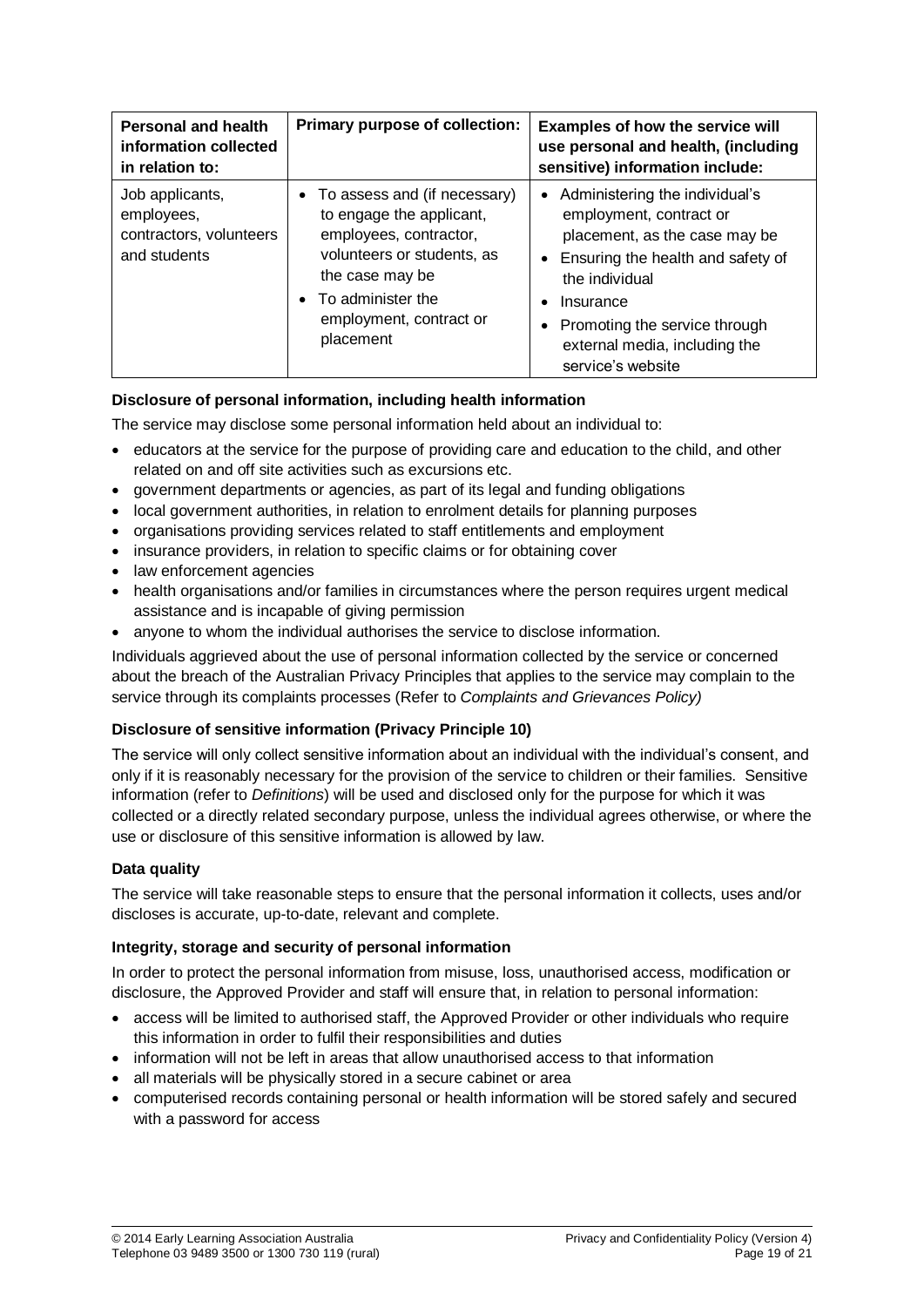- there is security in transmission of the information via email, fax or telephone, as detailed below:
	- o emails will only be sent to a person authorised to receive the information
	- $\circ$  faxes will only be sent to a secure fax, which does not allow unauthorised access
	- $\circ$  telephone limited and necessary personal information will be provided over the telephone to persons authorised to receive that information
- transfer of information interstate and overseas will only occur with the permission of the person concerned or their parents/guardians, and the service will ensure that it will take reasonable steps to ensure that the overseas or interstate recipient does not breach the APPs in relation to the information.

#### **Disposal of information**

Personal information will not be stored any longer than necessary.

In disposing of personal information, those with authorised access to the information will ensure that it is either shredded or destroyed in such a way that the information is no longer accessible.

#### **Access to personal information**

#### **Access to information and updating personal information**

Individuals have the right to ask for access to personal information the service holds about them without providing a reason for requesting access. An individual has the right to:

- request access to personal information that the service holds about them
- access this information
- make corrections if they consider the data is not accurate, complete or up to date.

The service can refuse access to personal information under the following circumstances:

- giving access would be unlawful, or prejudice any enforcement related activities conducted by or on behalf of an enforcement body
- denying access is required or authorised by or under an Australian law or a court/tribunal order
- the request is frivolous or vexatious
- providing access would have an unreasonable impact on the privacy of other individuals
- providing access would pose a serious threat to the life or health of any person
- the service is involved in the detection, investigation or remedying of serious improper conduct against an individual and providing access would prejudice that process or outcome
- the information relates to existing or anticipated legal proceedings between the service and the individual and would not be accessible by the process of discovery in those proceedings
- giving access would reveal the intentions of the entity in relation to negotiations with the individual in such a way as to prejudice those negotiations
- giving access would reveal commercially sensitive information about the service, or information in relation to a commercially sensitive decision making process.

#### **Process for considering access requests**

A person may seek access, to view or update their personal or health information:

- if it relates to their child, by contacting the Nominated Supervisor
- for all other requests, by contacting the Approved Provider/secretary.

Personal information may be accessed in the following way:

- view and inspect the information
- take notes
- obtain a copy.

Individuals requiring access to, or updating of, personal information should nominate the type of access required and specify, if possible, what information is required. The Approved Provider will endeavour to respond to this request within 45 days of receiving the request.